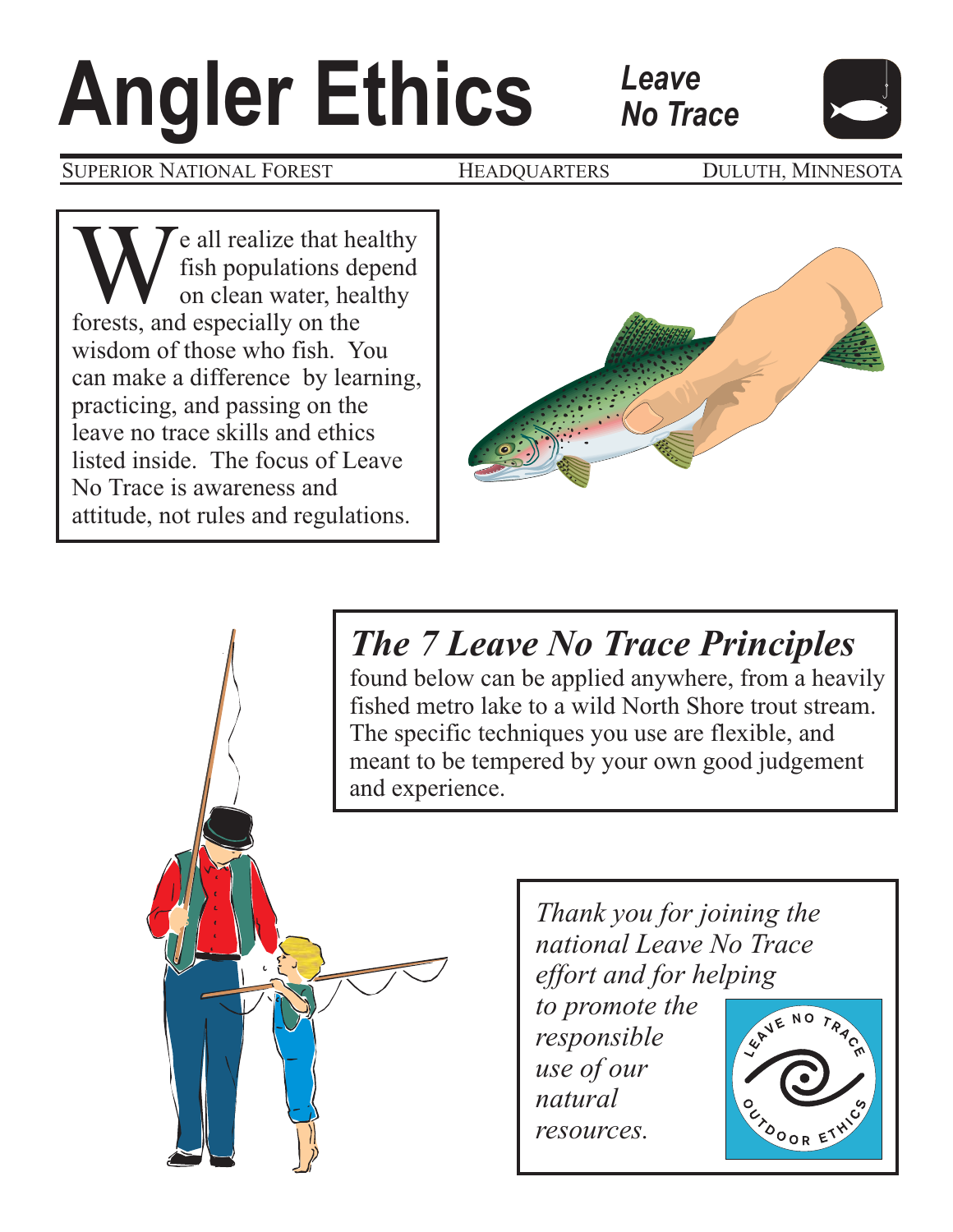# The 7 Leave No Trace Principles

# **Q** Plan Ahead and Prepare



*Know the regulations and special concerns for the area you plan to fish.*

#### **Did you bring:**

- $\Box$ Fishing license and trout stamp
- Boat registration
- $\Box$ Life jackets
- $\Box$ A good map
- $\Box$ Large, strong, plastic litter bag If you plan to keep fish, did you
- bring ice to preserve them?
- $\Box$ Are you ready for extreme weather and emergencies?

#### **Do you know:**

- $\Box$ Fish size and possession limits?
- $\Box$ If live bait is allowed?

#### $\boldsymbol{Q}$  **Travel and Camp On Durable Surfaces**

*Durable surfaces include Durable surfaces include established landings, trails, campsites, rock, campsites, rock, gravel, and ice. gravel, and ice.*



- $\Box$ **Use established trails, campsites, and landings** to get to water, for shore lunches, rest stops, and overnight camping. This will help cut down on erosion problems that damage soils and vegetation.
- $\Box$ **Cut speed when close to shore.** Remember that wakes can erode shorelines and damage habitat.
- $\Box$ **Don't motor through wild rice or Spawning beds.**



# **8** Respect Wildlife



*Care for the fish, their aquatic habitat, and their terrestrial neighbors.*

*Regulations are meant to ensure sustainable fish populations and healthy lakes and rivers.*

#### **Respect fish:**

- $\Box$ Practice catch and release, even when you are within the allowable catch.
- $\Box$ Handle fish gently, quickly, and in the water.
- $\Box$ Keep fish horizontal for pictures.
- $\Box$ If you plan to keep a fish, kill it right away.
- $\Box$ Be prepared to keep the gutted fish on ice.
- $\Box$ Don't kill fish you find undesirable - what's trash to you may be treasure to somebody else, and an important part of the ecosystem.

#### **Protect aquatic environments:**

- Choose lead-free tackle. Lead poisoning from ingesting lead sinkers and jigs is a significant cause of death among loons, there may be other adverse effects on aquatic ecosystems.
- When ice fishing, never use anti-freeze on or near lakes or waterways.

- Don't refuel outboard motors over water.

#### **Respect all animals:**

- $\Box$ Observe wildlife from a distance. Give a wide berth to nesting birds, such as eagles, ospreys, loons, herons, and shorebirds.
- Never feed wild animals. Leaving fish remains out along shore is feeding wildlife, which can damage health, alter natural behaviors, expose animals to predators, cause stress, and even cause unnatural fluctuations in numbers, as with increased gulls in some areas.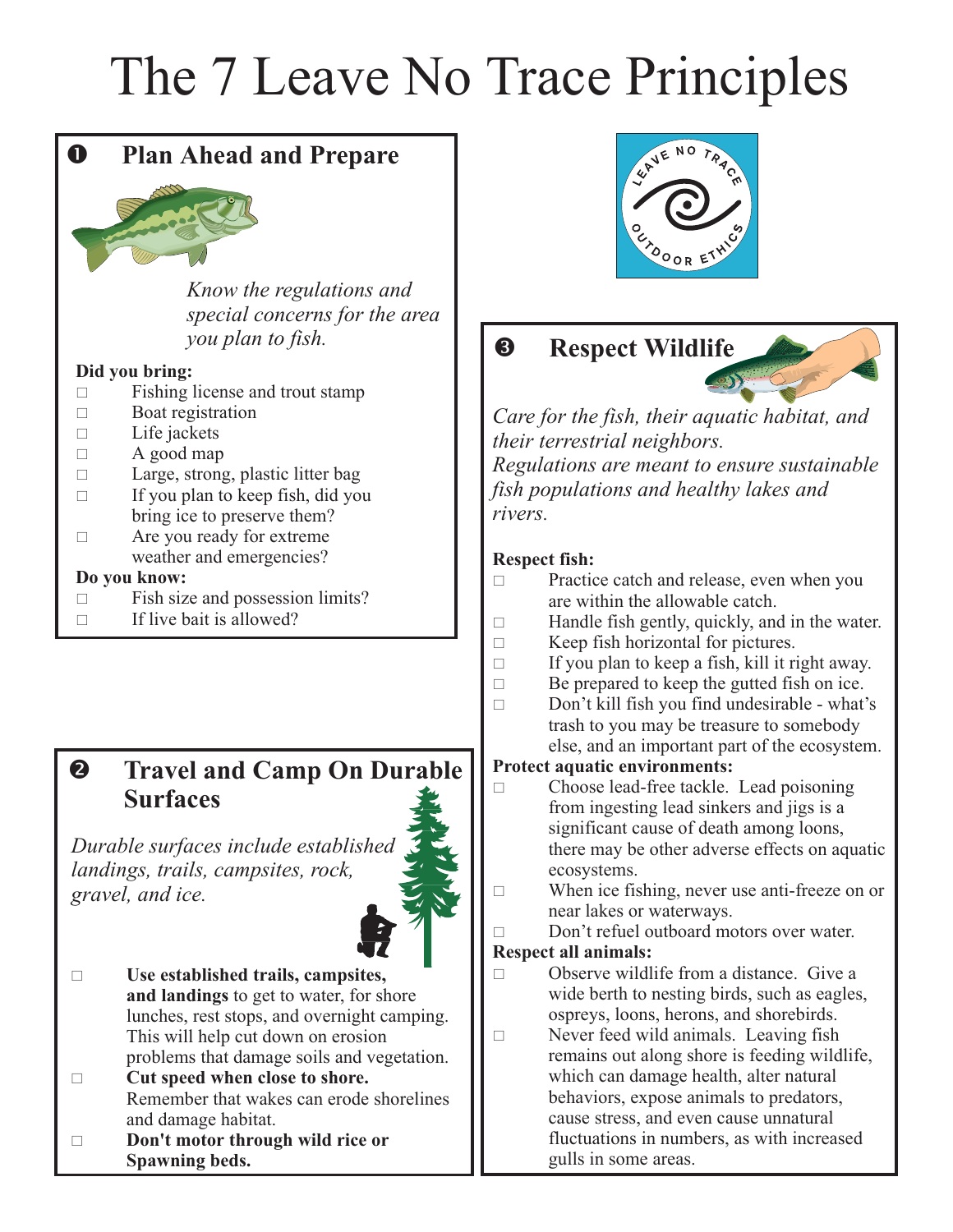# **4** Minimize Campfire Impacts

*When camping or having shore lunches, keep in mind that campfires can cause lasting impacts.*

- $\overline{\phantom{0}}$ **Use a campstove if possible.**
- □ **Be aware** of campfire restrictions and risks of wildfire.
- □ Use established fire grates, fire rings, or fire pans. In the BWCAW and some other Areas, fires are allowed only within firegrates during the ice-free season.
- □ Keep fires small. Use sticks smaller than your wrist from wood that's dead and down.
- **Don't use** driftwood, snags arching over water, or wood from beaver dams and lodges.  $\Box$
- Burn all wood and coals to ash.  $\Box$

### **9** Dispose of Waste **Properly**



#### **Fish remains:**

- $\Box$  If possible, take your fish home to clean, And dispose of entrails there.
- □ If you clean fish during your trip, pack remains out, or bury them. To bury, choose a spot far from landings, campsites and trails, and back from the shoreline. Dig a shallow hole and cover with ground debris.
- $\Box$  Do not throw remains in the lake or river (prohibited by Minnesota state law.)
- □ Do not leave remains out for scavengers. This has the same undesirable effects as feeding wildlife, and may end up a smelly mess for others to suffer with.

#### **Human waste:**

□ Use existing latrines or dig a cathole. To make a cathole, choose a spot at least 200 feet from water, camp, and trails. Dig the hole 6 - 8 inches deep and deposit solid human waste. Cover and disguise cathole when finished.

#### **Pack it in - Pack it out:**

- □ Pack out all trash. Inspect your rest areas for empty bait containers, cigarette butts, spilled food, cans, and litter. Do not burn food packaging and other trash.
- $\Box$  Pack out unwanted live bait.

#### **Pocket waste monofilament line:**

- Divers report jungles of tangled line clogging the mouths of streams. Every year anglers report loons tangled in line. Even short lengths of line carelessly discarded are significant, when multiplied by tens of thousands of anglers.

# **8** Be Considerate of **Other Visitors**



- □ **Prevent congestion.** Yield to other boaters boaters and anglers. Load and unload watercraft quickly at landings. Take breaks away from landings, and from other visitors. Consider space around other craft a no-wake zone.
- □ Remember that sound carries very well **Across water.** What you yell over motor noise can be

heard by others.

# **2** Leave What You Find



*Leave rocks, plants, and other Natural objects as you find them.*

- - **Don't build** rock fish pens, furniture at camp or rest sites, or other structures.
- $\Box$  **Preserve the past:** leave historic or Prehistoric structures or artifacts as you find them.

# **Thanks for helping to protect and conserve natural resources!**